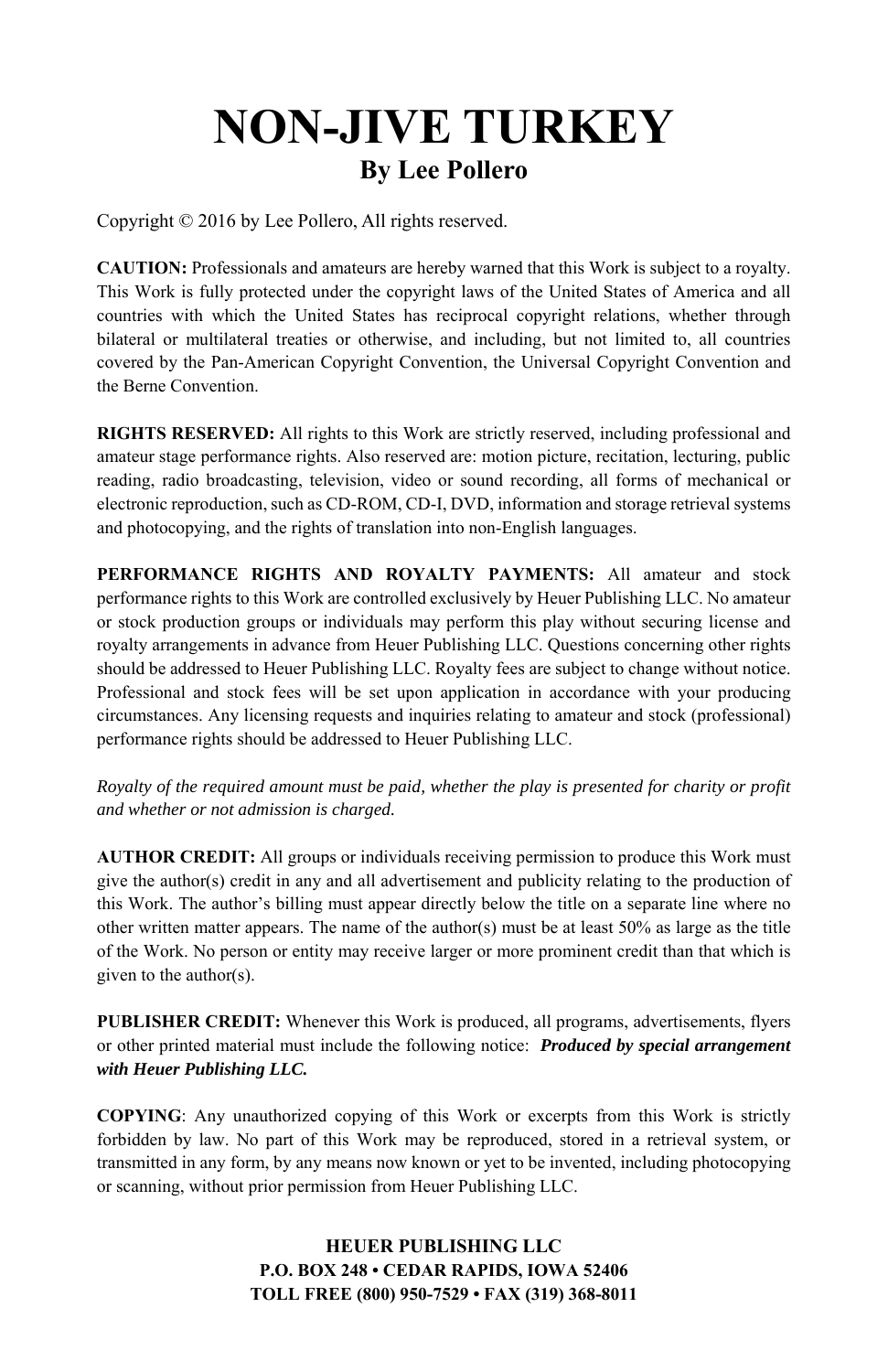## **NON-JIVE TURKEY By Lee Pollero**

**SYNOPSIS:** Tensions rise after three friends get trapped in a shed after getting chased down by an angry turkey. Should they risk their lives trying to escape the terrifying turkey? Or should they stay in the shed forever and try to make a life in there?



 $\Box$  A hoe

## **COSTUMES**

Standard dress except JACK needs nice pants that are ripped.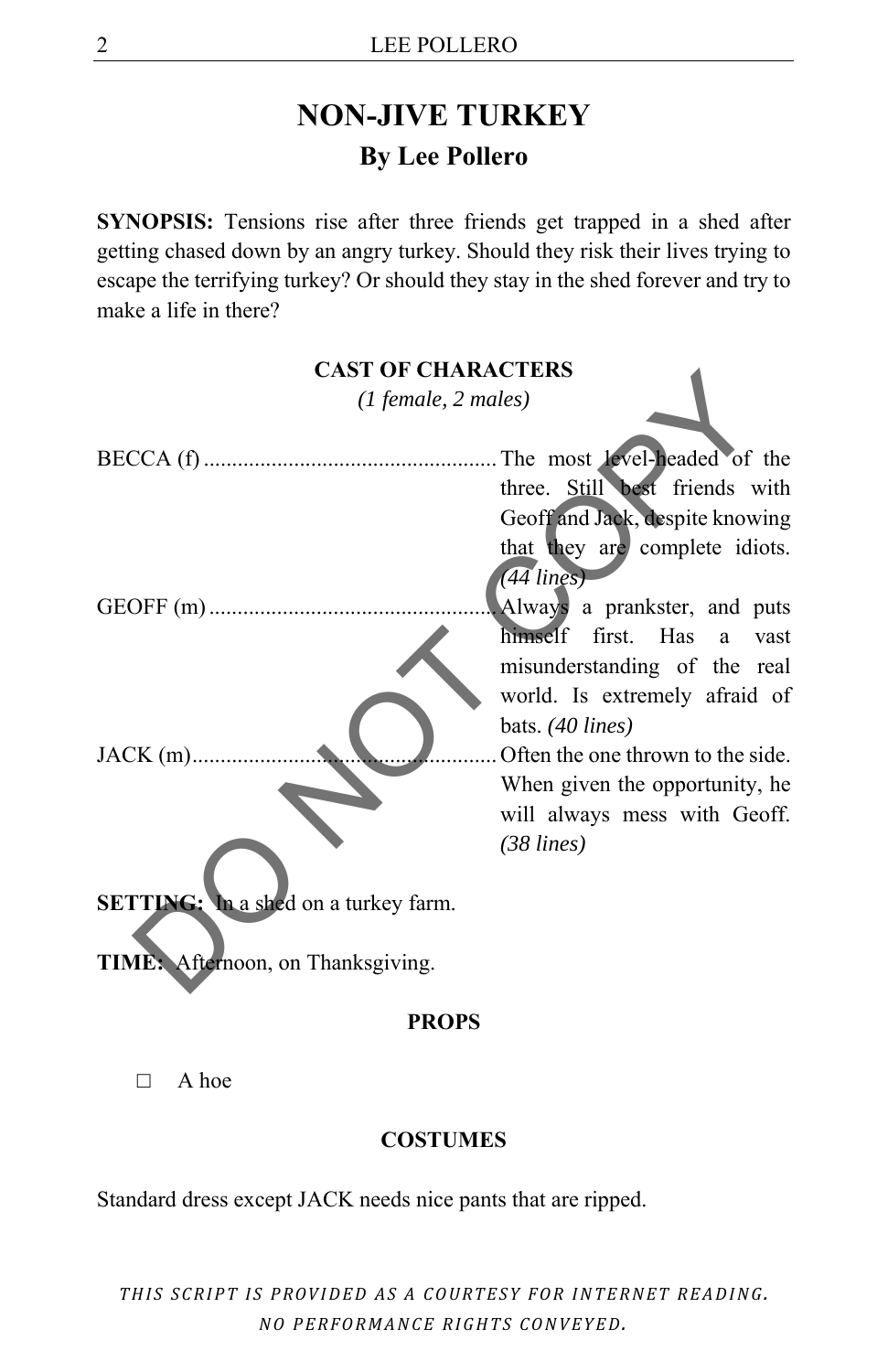## **PRODUCTION HISTORY**

Originally performed as a part of *Play/Time* at Theatre Unleashed (CA) with the following cast:

| BECCAHeather Lake  |
|--------------------|
| GEOFF  Jim Martyka |
| JACKChris Loop     |

**DEDICATION** 

*To Sammi Lappin*  DEDICATION To Sammi Lappin COPY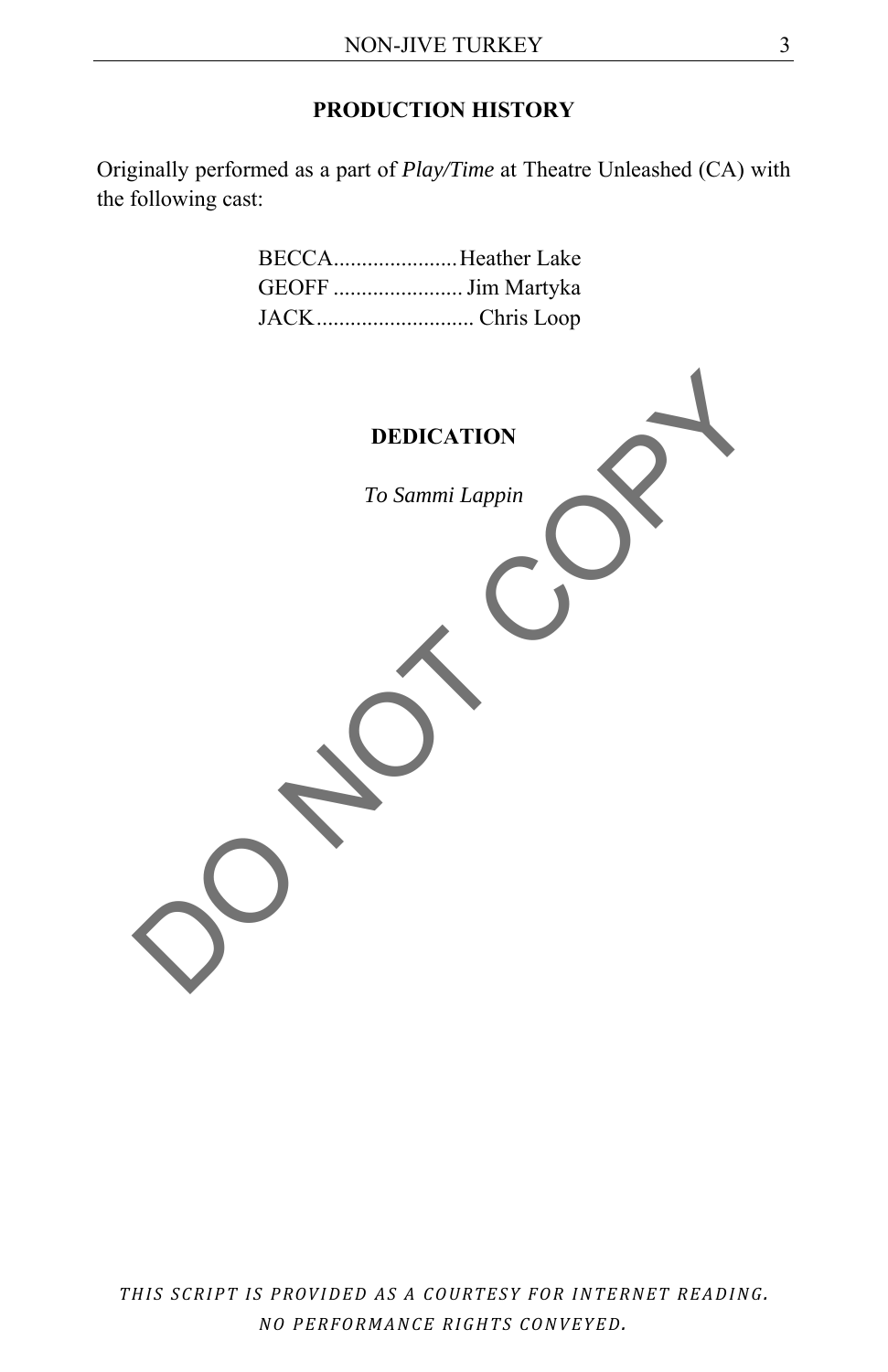*AT START: GEOFF and BECCA run on stage completely out of breath.* 

**BECCA:** Oh man! What are we going to do?

*GEOFF tries to catch his breath.*

**BECCA:** Geoff!

**GEOFF:** Hang on. *(Wheezing.)* Lemme… *(Wheezing.)* Catch my… *(Wheezing.)* breath.

- **BECCA:** Good lord, you're out of shape.
- **GEOFF:** I'm not out of shape. I just happen to be a shape that doesn't like to exercise.
- **BECCA:** What shape is that? A circle?
- **GEOFF:** No, that's too obvious. I would say a dodecahedron.
- **BECCA:** What kind of shape is that?
- **GEOFF:** I don't know. But what I can tell you is that it's a shape that refuses to get into the form of a regular, healthy, not flabby shape. So, I would say that that is the shape which I embody.
- **BECCA:** Whatever. We need to figure out what to do, and since you're too dodecahedron-y to help out, I will ask Jack. Jack, what do you think? (Wheezing.) breath.<br>
CCA: Good lord, you're out of shape.<br>
OFF: I'm not out of shape. I just happen to be a shape that doesn<br>
like to exercise.<br>
CCA: What shape is that? A circle?<br>
OFF: Io, that's too obvious. I would say

*BECCA and GEOFF look around.*

**BECCA:** Where's Jack?

**GEOFF:** Oh crap. He's probably dead. Or worse.

**BECCA:** What's worse than being dead?

- **GEOFF:** Oh, um, I dunno, Becca. Perhaps castration for one. That would suck. Or being forced to watch One Direction concerts for eternity, and for some reason whenever they sing "Kiss You" your parents are banging on stage.
- **BECCA:** Why do you know one of their songs?
- **GEOFF:** OR! Being raped by that foul creature outside is a third worse thing than being dead.
- **BECCA:** I highly doubt that Jack is being raped by-

*There is a loud pounding on the door. JACK is heard offstage.*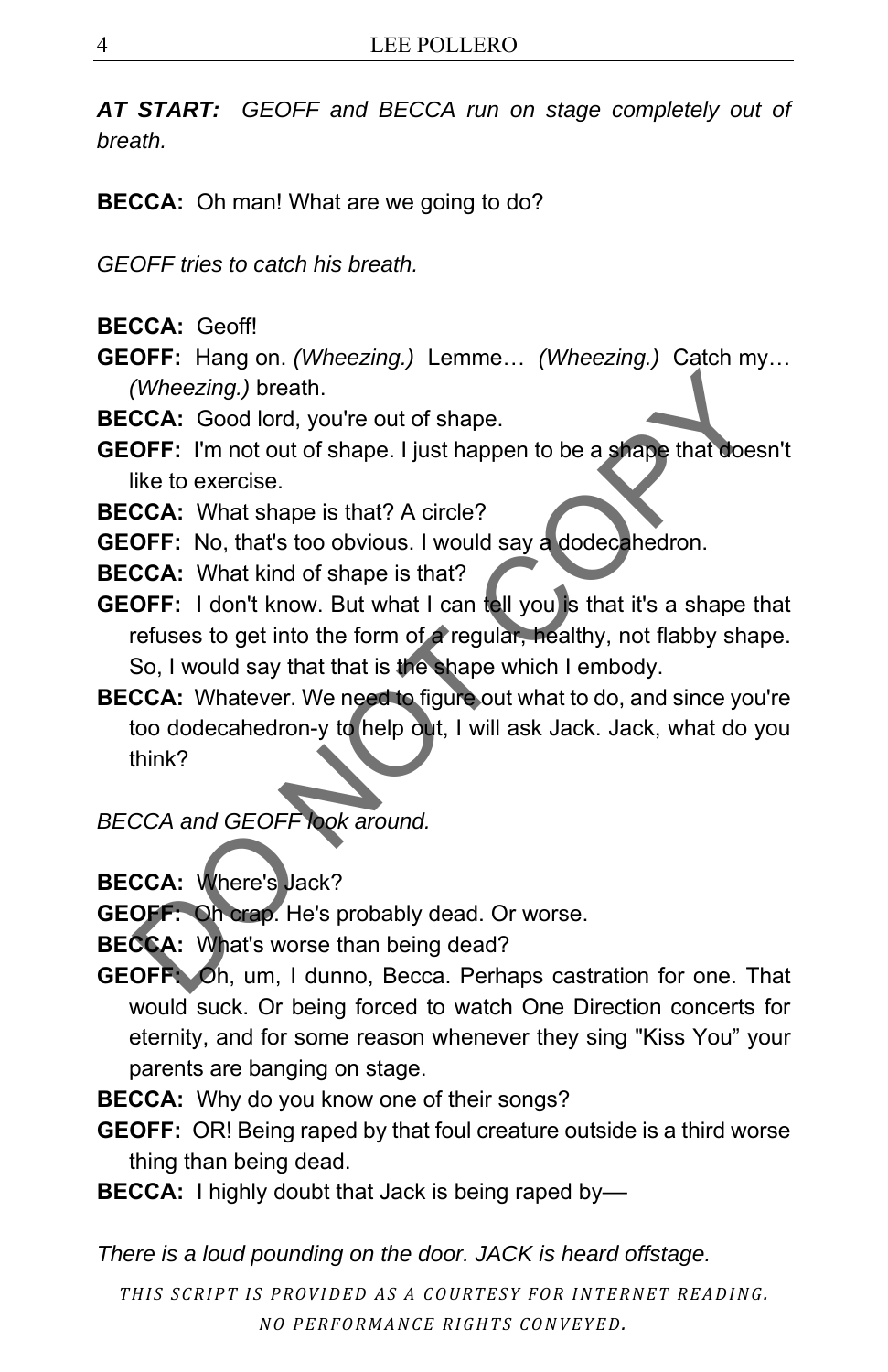**JACK:** Let me in! Let me in! It's trying to rape me!

*BECCA opens the door. Jack runs in and BECCA quickly closes the door again. JACK's pants are completely ripped up.* 

**GEOFF:** Hey, Jack. Welcome to the shed, buddy.

**JACK:** You guys are assholes!

**GEOFF:** Aww, that's not true, pal.

**JACK:** You left me outside!

**GEOFF:** Well, we had to scope the place out first, buddy. Make sure there weren't any creatures hiding around in here. You know, no brethren it can call. **CK:** You left me outside!<br> **OFF:** Well, we had to scope the place out first, buddy Make sure<br>
there weren't any creatures hiding around in here. You know, no<br>
brethren it can call.<br> **CK:** Oh, yeah? And how did that go?<br>

**JACK:** Oh, yeah? And how did that go?

- **GEOFF:** You know it went... well, it is possible that we haven't done that yet. But, it's ok, because now we have you to throw at any creatures that attack us again.
- **JACK:** I am going to straight up murder you.
- **BECCA:** Shut up, you guys. There obviously aren't any psychotic turkeys in here. There's just the one outside... Right behind this door... waiting for us...
- **JACK:** Yeah, thank god it's just the one out there. I mean, if this shed has anything, it's probably just bats.
- **GEOFF:** BATS!? Why did you say bats? Did you see bats? You better tell me if you saw bats!

*JACK starts giggling, which escalates to full laughter over time.* 

- **BECCA:** Relax! There aren't any bats. We would have noticed them by now.
- **GEOFF:** You sure? Not that I particularly care, but I just think we should possibly move locations on the off chance that there's bats. Not that I care about bats or anything!!! They're just not nice, you know? I mean, they would make terrible, disgusting, terrifying roommates. So, that's it then. We are all agreed. We should get as far away from these bats as possible.

*GEOFF starts walking towards the door, but BECCA stops him.*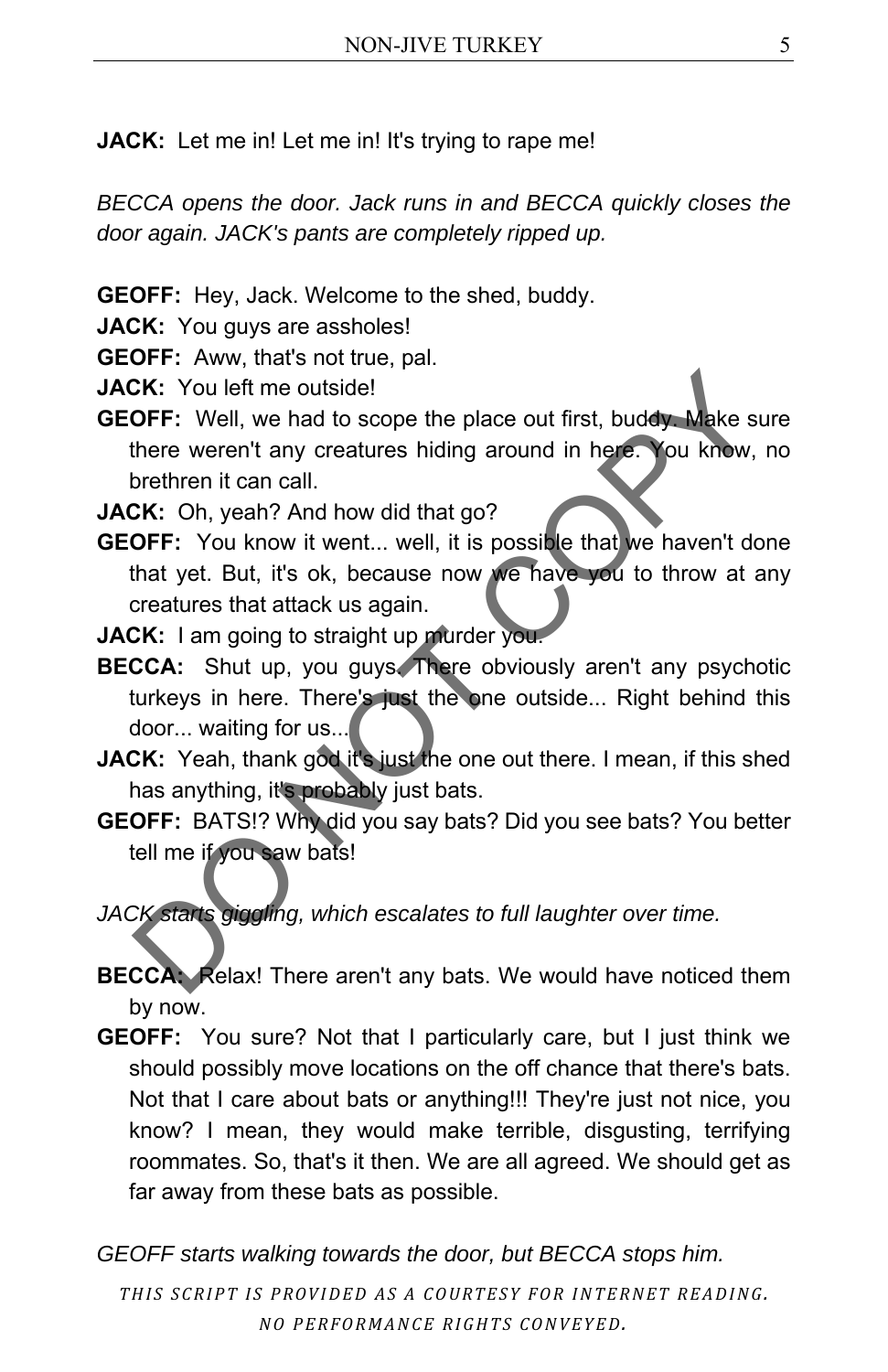**BECCA:** OK, stop! As I said before, there are no bats in here.

- **GEOFF:** Well, sure, you said that, but should we really take the chance––
- **BECCA:** Are you serious? So, you're saying that you would rather face a real life, pissed off turkey than stay in this extremely safe shed on the off-chance, no not even off-chance, no-chance, that there are bats in here. Bats that we haven't notice in this tiny, our-headsalmost-touch-the-ceiling, shed?

*GEOFF contemplates this.* 

**BECCA:** Geoff!

- **GEOFF:** I'm thinking...
- **BECCA:** Ugh! Forget it! Thanks a lot for bringing up bats, Jack!
- **JACK:** Hey! Don't blame me! It's not my fault he's stupidly afraid of bats.
- **GEOFF:** There's nothing stupid about it! Bats are creatures of the devil. They only live to suck the souls out of us humans. We gotta get away from these bats! OFF contemplates this.<br>
CCA: Geoff!<br>
OFF: I'm thinking...<br>
CCA: Ugh! Forget it! Thanks a lot for bringing up bats, Jack!<br>
Dats. Hey! Don't blame me! It's not my fault he's stupidly afraid co<br>
bats.<br>
OFF: There's nothing st
- **BECCA:** There aren't any bats! Will everybody just calm down and shut the hell up?

*Everybody is quiet. BECCA listens at the door.* 

**BECCA:** Crap, I think I still hear it.

**GEOFF:** Guess we're stuck here for a while.

- **BECCA:** No, I mean, maybe we should just go out there. I mean, it is just a bird after all.
- **JACK:** Oh, no. It's way more than just a bird. It is the feathery demon spawn from hell. Bore from the ashes of previous Thanksgiving dinners. Its insides are fueled by the blood of pilgrims and Indians. Its eyes burn bright with that of a yam on fire, and bleeds pure cranberry sauce. Those eyes. When you look into those eyes you feel the force of millions of slaughtered turkeys staring right at your soul. When it pinned me down
- **GEOFF:** It pinned you down? Hahahaha!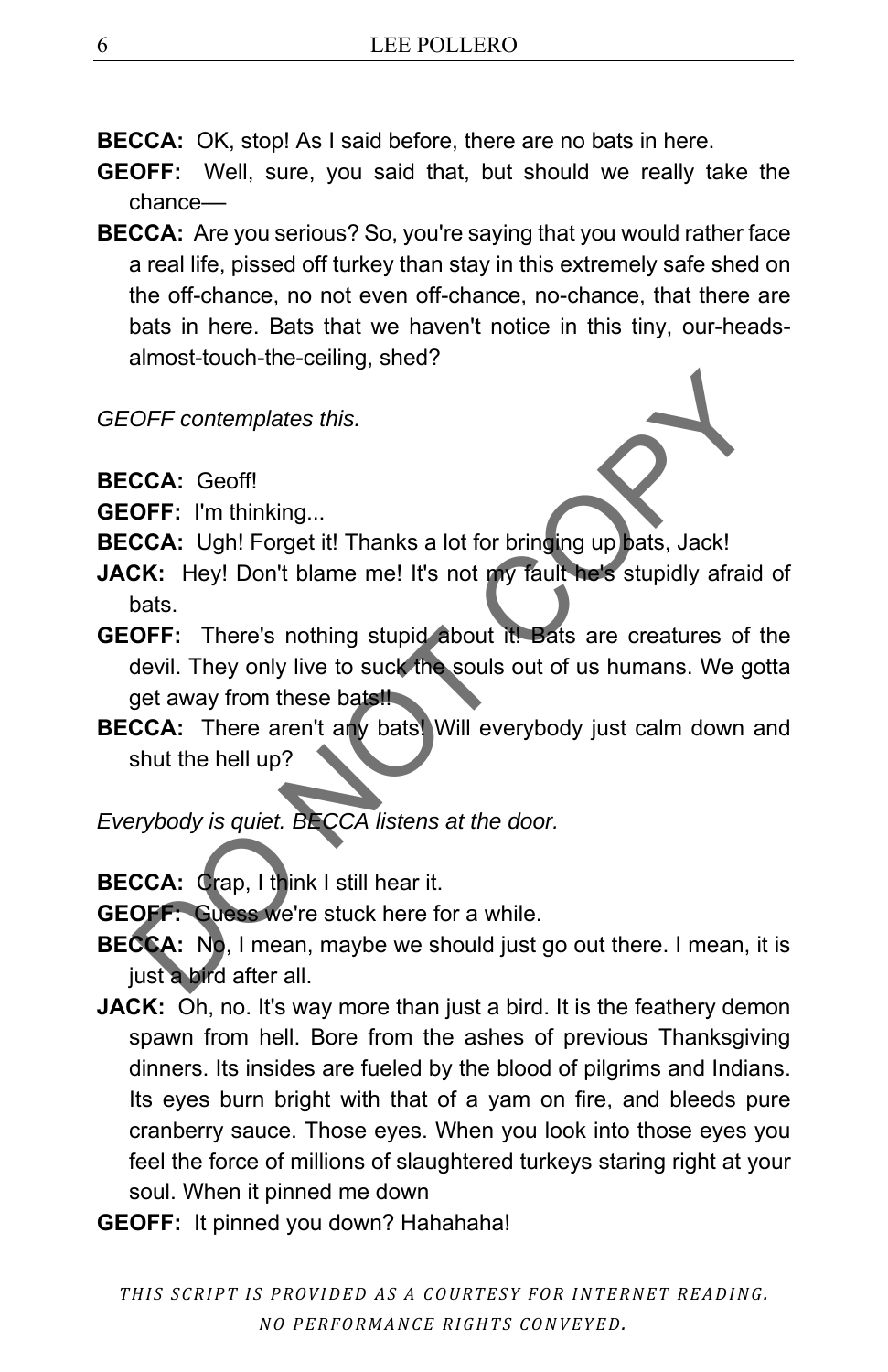- **JACK:** Shut up! When it pinned me down, I heard it whisper, "I'm thankful for your death, Jack," and then tried to carve right into my nards with its beak. I jumped up just in time for it to only get my pants.
- **GEOFF:** See? It tried to castrate him.

**JACK:** Castrate? I barely got away with my life!

- **GEOFF:** Well, yeah. But, castration would have been worse.
- **JACK:** Yeah. That's true. Thank god I have cat-like reflexes. Otherwise it would have been more than just my pants that were torn to shreds.
- **BECCA:** Ok. Somehow I don't think any of that is true.
- **JACK:** Look at my pants! It ripped my pants! These are expensive pants! Also, it's extremely pissed off! Is that not truth enough for you? form to shreds.<br>
CCA: Ok. Somehow I don't think any of that is true.<br>
CCA: Ok. Somehow I don't think any of that is true.<br>
CCA: Look at my pants! It ripped my pants! These are expensive<br>
pants! Also, it's extremely pissed
- **BECCA:** Yes, it is. But what, exactly, do you suppose we do about it, Mr. I-Only-Buy-Designer-Pants?
- **JACK:** I say we do nothing and live in this shed forever.
- **GEOFF:** I second that motion, except there's only one problem.
- **BECCA:** You mean the fact that it is literally impossible to live in such a confined space forever?
- **GEOFF:** No, it's that this is a two-person shed, and we have more than two people. Jack, I'm sorry buddy, but you're gonna have to go.

**JACK:** Me? Why do I have to go? Why not make Becca leave? **BECCA:** Hey!

**JACK:** Sorry, but it's you or me, sister! I already faced the demonic turkey. It's your turn, Toots.

**BECCA:** Toots?

**GEOFF:** No, I can't do that. I need her here in case we need to repopulate the shed.

**BECCA:** Um, what!?

- **GEOFF:** Well, if this is our home now then we need to make sure it's sustainable. We can't exactly have a stable economy with just us two, now can we?
- **JACK:** So, basically, what you're saying is that you are going to depopulate the shed by kicking me out, just so you can re-populate it?
- **GEOFF:** Essentially, yes. But, I mean, it would take, like, 20 babies to take up the room that you do in the shed. So, we could have 19 babies and still be good.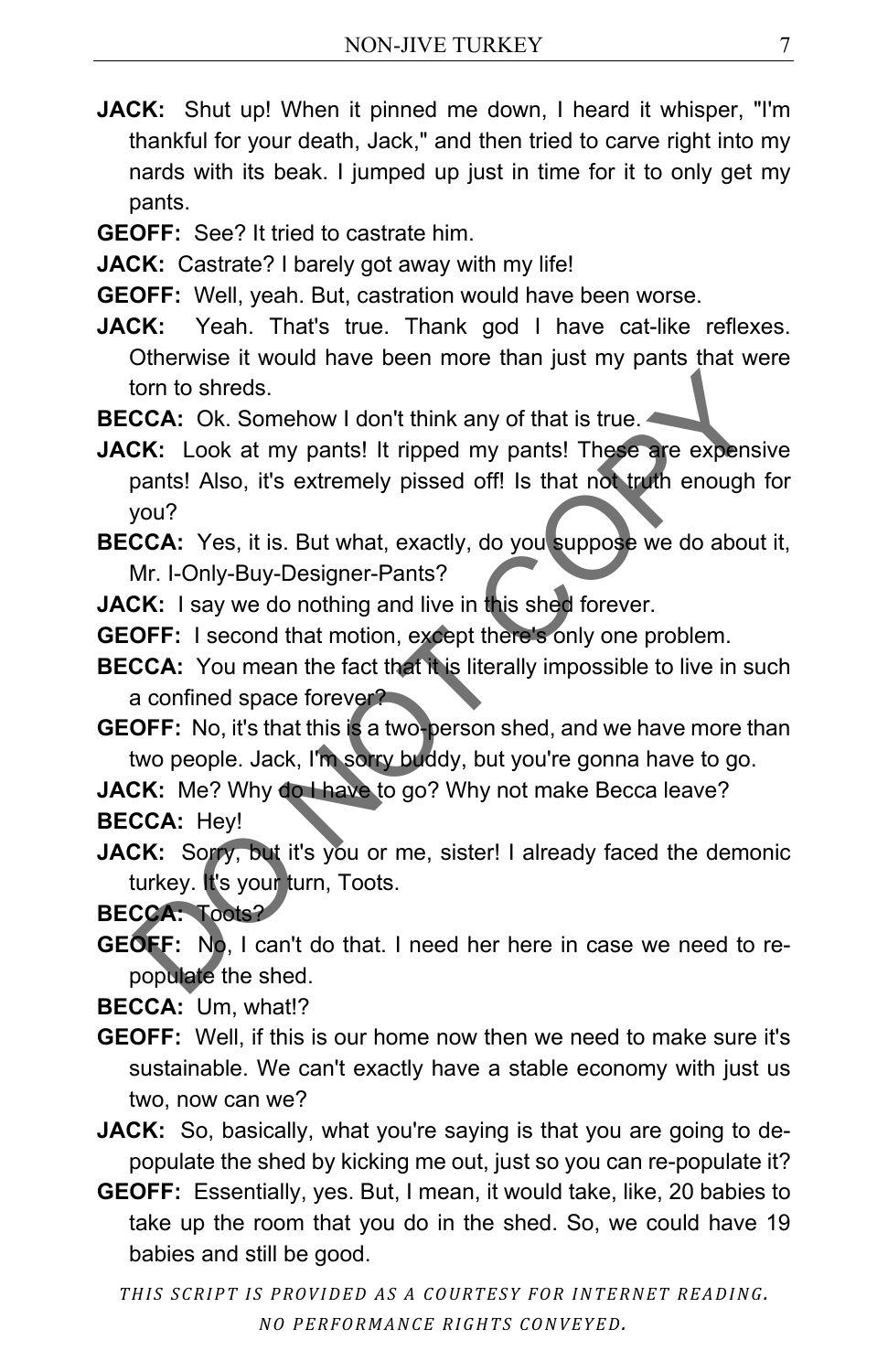**JACK:** You're going to have 19 babies?

- **GEOFF:** There's not a TV, Jack. We need to do something. So, yes, we are gonna have 19 babies.
- **BECCA:** What!? I object to this!

*GEOFF ignores this.* 

**GEOFF:** Don't worry though, buddy. We will name one of our 19 babies after you. To commemorate your brave sacrifice.

**JACK:** You're gonna name your first baby, Jack?

**GEOFF:** Well, I wouldn't say first. I kinda like the name Taylor. It doesn't even matter if it's a boy or a girl.

**JACK:** So, your second baby?

- **GEOFF:** Well, I was thinking more fourteenth.
- **JACK:** You have thirteen baby names already planned!?
- **GEOFF:** Yup.
- **JACK:** And you won't give up any of them to show respect to your best friend? Your best friend who, I might add, gave up his life just so you could have said babies?

**GEOFF:** So...you'll do it?

- **JACK:** No! Of course not!
- **GEOFF:** Fine, fine. Becca, we're gonna have to name our first kid, Jack.

**BECCA:** No!

**GEOFF:** *(To JACK.)* See! Our first kid has to be Taylor.

- **BECCA:** No, I'm not rejecting the name. I'm rejecting the kids! This is ridiculous! We're not sending Jack out to his doom, we're not living in this shed forever, and we definitely ARE NOT HAVING 19 CHILDREN! CR: You're gonna name your first baby, Jack?<br>
OFF: Well, I wouldn't say first. I kinda like the name laylor. I<br>
doesn't even matter if it's a boy or a girl.<br>
CK: So, your second baby?<br>
OFF: Yuel, I was thinking more fourte
- **GEOFF:** Jeez, could have talked to me before dropping that bombshell.
- **BECCA:** Shut up, Geoff. We're not having sex, so just quit it. What we need to figure out right now is how we can get this turkey as far away from us as possible. I would open up to the floor for ideas, but that has already proved disastrous. So! I'm thinking we stay in here–

**JACK:** Forever?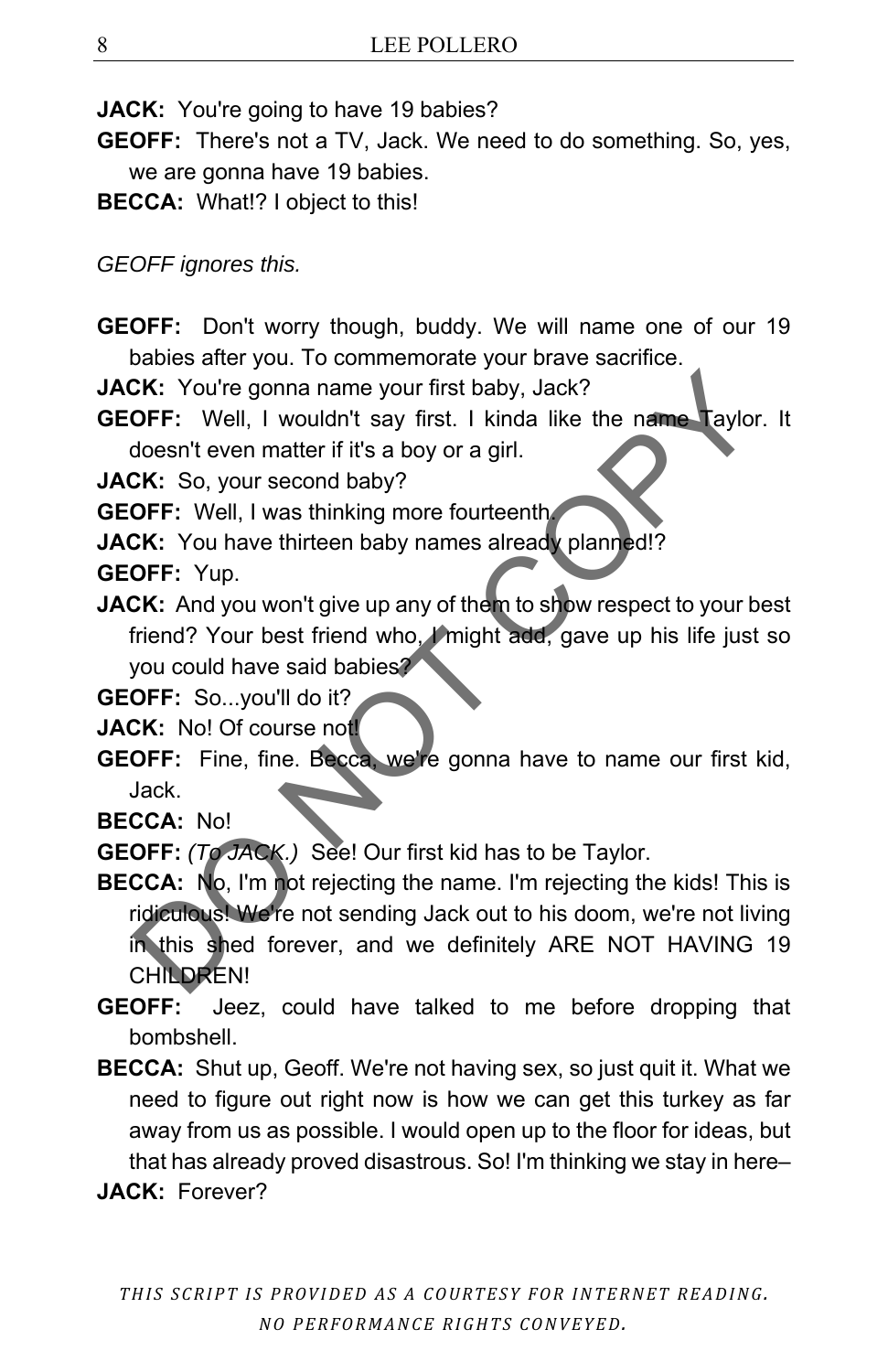- **BECCA:** No! Not forever! Just long enough for the turkey to get bored and walk away from the shed door. Then we can just run to our car and leave.
- **JACK:** I guess that could work. Hopefully the turkey has ADD just like Geoff.
- **GEOFF:** I don't have AD hey, look! A hoe! Hehehe, hoe. What a dumb name for a farming tool. Need something plowed? Here's my hoe!
- *GEOFF giggles at his stupid joke.*
- **BECCA:** Good lord, I'm actually friends with you two. What has become of my life?
- **JACK:** Oh, stop that. You're friends with us because we're the only ones dumb enough to come with you on your stupid adventures.
- **BECCA:** Stupid adventures? Name one stupid adventure.
- **JACK:** How about the one where you wanted to kill your own Thanksgiving dinner and it ended up with us stranded in a shed?
- **BECCA:** ...OK. I'll give you that one. But, who is the one who let go of the turkey and let him loose upon us?
- **JACK:** That would be me. But, it's just because Geoff was pretending the axe was his dick. I mean, c'mon, that's hilarious. I just got too distracted and couldn't keep a hold on Reginald. OFF giggles at his stupid joke.<br>
CCA: Good lord, I'm actually friends with you two. What has<br>
become of my life?<br>
CK: Oh, stop that. You're friends with us because we're the only<br>
cCA: Stupid adventures? Name one stupid ad

**BECCA: Reginald?** 

- **JACK:** Yeah... I may have named the turkey...
- **BECCA:** Welp, that's it. Now we can't kill the turkey. Once it has a name, there's no way it can happen.
- **JACK:** Oh, don't worry. His name may be Reginald, but that doesn't deter the fact that he's pure evil. Evil things can have names too!
- **GEOFF:** Hey guys! Look! The hoe is my dick!

*GEOFF has the hoe between his legs and is thrusting with it. JACK starts laughing.* 

- **JACK:** See? Still hilarious!
- **BECCA:** Jesus Lorenzo, this is my life now. Caught between a chicken and a cock.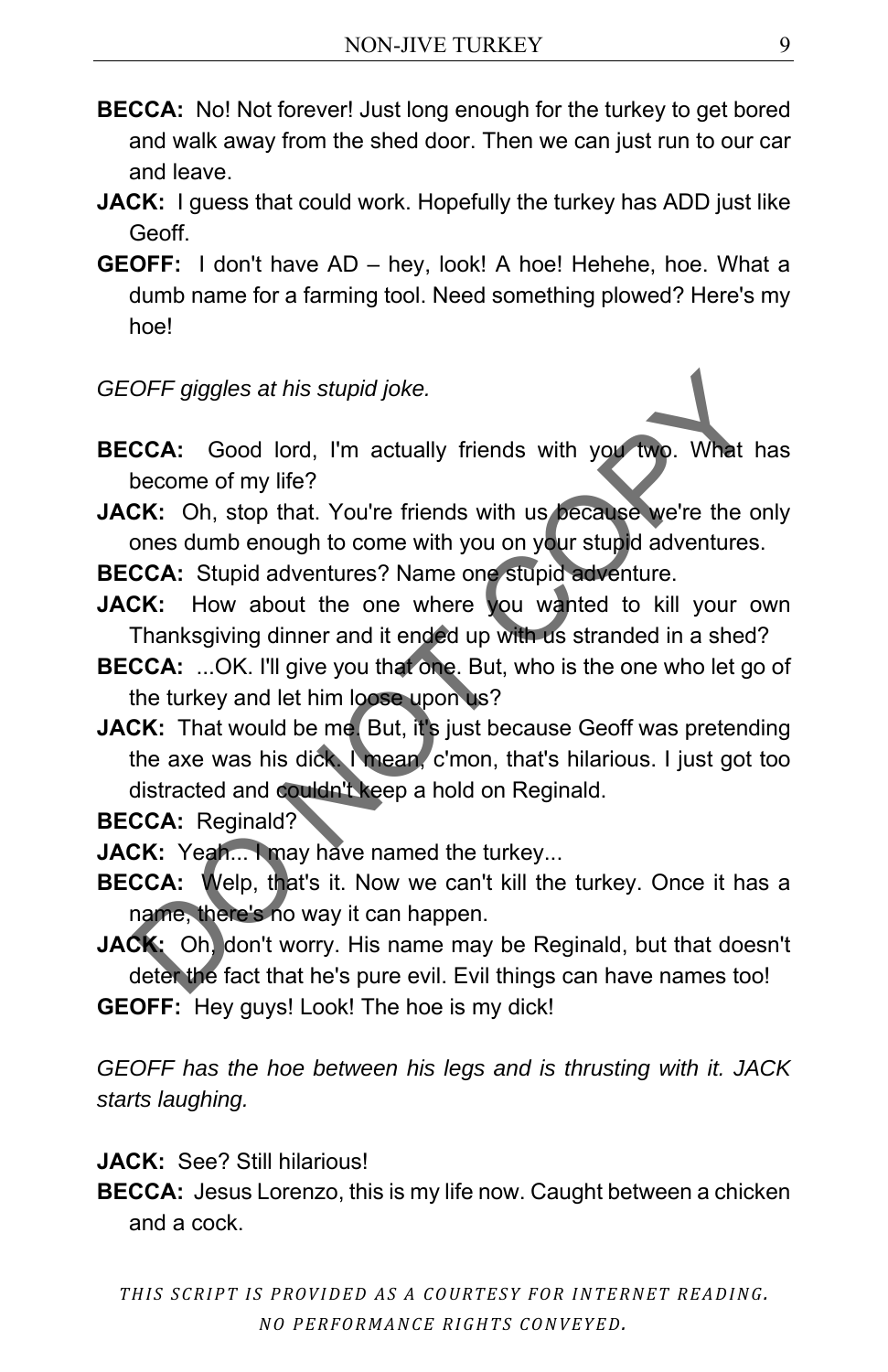- **GEOFF:** Oh, don't make such a big deal about it, Becca. It could be worse.
- **BECCA:** How? How could being trapped in a confined space with you two idiots be any worse?
- **GEOFF:** The turkey could be in here with us. You know, pinning us down like wusses.
- *GEOFF laughs at his joke, pointing to JACK when he says wusses.*
- **JACK:** Yeah, thank goodness all we have in this shed is that bat right behind Geoff's head. SK: Yeah, thank goodness all we have in this shed is that bat right<br>behind Geoff's head.<br>OFF: Bat... Bat! BAT!!! AAHH, AAHH, AAHH, AAHH,<br>OFF runs around the stage.<br>OFF: GettlCoffGetltCoffGetltCoffGetltCoffGetltCoff!<br>CCA: H

**GEOFF:** Bat... Bat! BAT!!! AAHH, AAHH, AAHH, AAHH––

*GEOFF runs around the stage.* 

GEOFF: GetItOffGetItOffGetItOffGetItOffGetItOffCetItOff!! **BECCA:** He was just joking, Geoff!

*JACK laughs hysterically.* 

**JACK:** That was for wanting to kick me out, you jerk!

*GEOFF eventually runs out the door. BECCA and JACK scream!* 

**BECCA:** No! The turkey's gonna get in!

*JACK hides behind BECCA.* 

**JACK:** I'm not taking the attack this time! It's your turn!

*They wait, BECCA in a fighting stance, JACK cowering behind her. Nothing comes in.* 

**BECCA:** Huh. I guess it got bored and left us alone.

JACK: Yeah. I guess so. Phew... now what?

**BECCA:** I suppose we should catch Geoff before the turkey does.

**JACK:** Eh. He'll be fine. Besides, it would be nice retribution if his pants get destroyed.